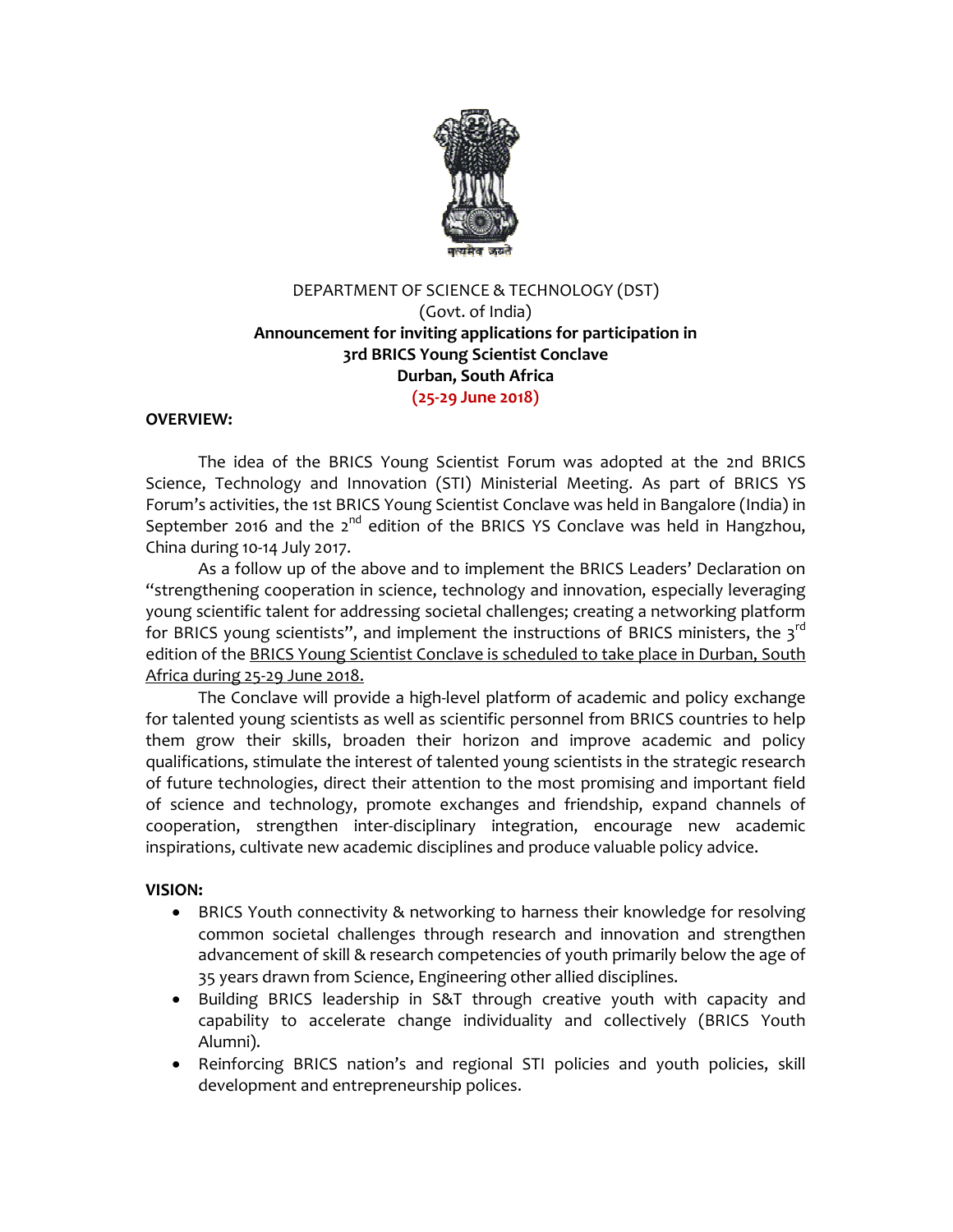# **LEAD SPONSORS:**

BRICS STI Coordinating Ministries (Department of Science & Technology from Indian side) on the principles of co-ownership and co-investment.

# **THEME:**

# **"Building Young Scientists' Leadership in Science, Technology and Innovation"**

The 3rd BRICS YSF under the theme **"***Building BRICS Youth Leadership through Science, Technology and Innovation***"** will highlight the strategic importance of science, technology and innovation as key drivers of youth entrepreneurship and leadership. In addition, the  $3^{rd}$  BRICS YSF will have a dedicated segment on young women in science and include discussions on crosscutting issues such as science advice, science communication and science diplomacy. While the  $3^{rd}$  BRICS YSF will follow the format of previous forums by having thematic discussions (this year the focus will be on energy, water and social science) it will also include additional new components such as the BRICS young innovator prize contest and the BRICS young programmer competition. **Participants & Eligibility:**

Young bright scientists/ engineers/ technologists/ innovators/ science journalistseducators-science, literacy and popularizing professional / specialists on translational aspects of research and technology integration in society-market / researchers up to the age of 35 years in the areas of Water, Energy and ICT for societal use.

The participants must be a Doctoral Students or Post-doc or a young faculty completed the Ph.D degree in the above mentioned areas/ topics. The applicants who have already participated in the previous editions of BRICS Young Scientist Conclaves are NOT eligible to apply.

## **Funding support:**

The International air travel related expenses (airfare, medical insurance, visa fee etc) shall be met by the Department of Science & Technology whereas the local hospitality ie food, accommodation and local transport in South Africa etc will be supported by the (MOST South Africa) for the entire duration of stay in South Africa.

### **3rd BRICS YS Conclave Programme**

The 3<sup>rd</sup> BRICS YSF programme will include the following activities:

- $\checkmark$  Three Parallel Sessions on the Thematic Areas: Energy, Water and Social science
- $\checkmark$  BRICS Young Women in Science Dialogue
- $\checkmark$  BRICS Young Innovator Prize
- $\checkmark$  BRICS Young Programmer Competition
- $\checkmark$  Workshop on Youth Innovation and Entrepreneurship
- $\checkmark$  Seminar on Science Diplomacy, Advice and Communication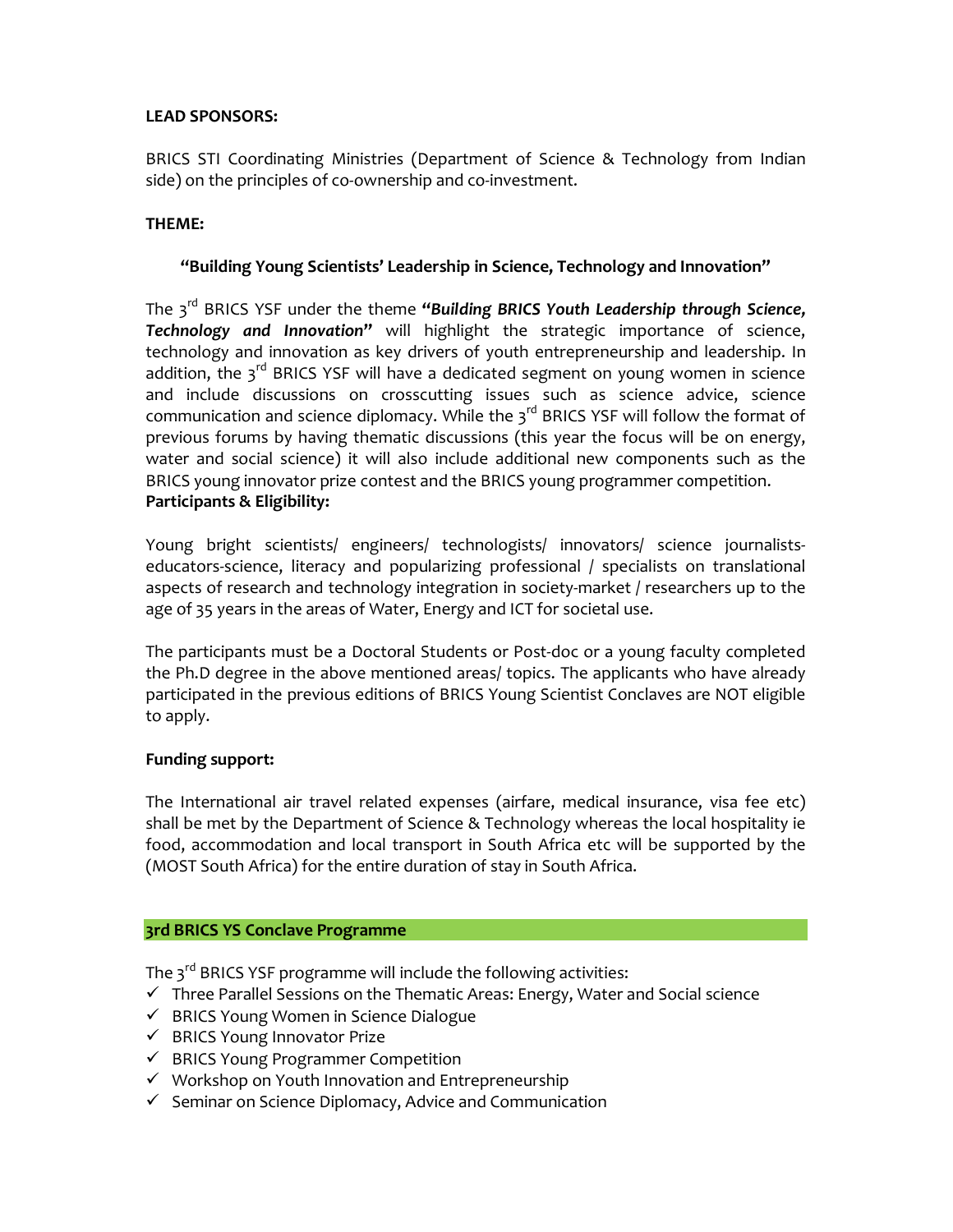#### **Parallel Sessions on Thematic Areas**

The parallel thematic sessions will specifically address issues related to the following topics:

- **Energy** *The Present and Future Energy Imperatives of BRICS Economies*
- **Water** *The Strategic Importance of Water Resources in the Context of Climate Change*
- **ICT**  *The Impact and Challenges of Modern ICT Technologies on Youth Identity and Cultural Choices*

#### **BRICS Young Women in Science Dialogue**

The BRICS Young Women in Science Dialogue will seek to:

- Provide a platform for young women scientists and researchers to discuss pertinent issues and challenges in institutions of higher learning and the workplace, in terms of career choices and mobility, and equality and empowerment; and
- Discuss country perspectives and approaches on practical solutions to these challenges at the institutional and policy levels.

#### **BRICS Young Innovator Prize**

The BRICS Young Innovator Prize is in special recognition of young talented entrepreneurs and researchers, whose outstanding innovations (inventions, products, apps and services) will make a profound impact on the socio-economic environment and conditions of life in BRICS societies today.

### **BRICS Young Programmer Competition**

The BRICS Young Programmer Competition will invite talented young programmers from the BRICS countries to use their unique programming talents and skills to solve complex problems and challenges of the future under the theme *"Programming Tomorrow's Solutions"*.

**Workshop on Youth Innovation and Entrepreneurship**

The workshop on youth innovation and entrepreneurship will discuss practical experiences and seek to address questions such as *"how to set up an innovation ecosystem for the youth/ and how the BRICS countries can support each other in this strategic endeavour?"* In addition, it will also examine questions related to the translation of the research work outcomes of young scientists into marketable products and services and the creation of sustainable innovative start-ups. An important outcome of the workshop could be an agreement to set up a platform for BRICS young innovators.

**Seminar on Science Diplomacy, Advice and Communication**

Science diplomacy is key in international collaborations and indispensable for the development of young scientists' careers. The seminar will seek to contextualise the role and importance of science diplomacy, advice and communication in young scientist networks and career development and point to the need to establish a BRICS Young Scientists Research Network to enhance communication and coordination of young researchers in BRICS countries.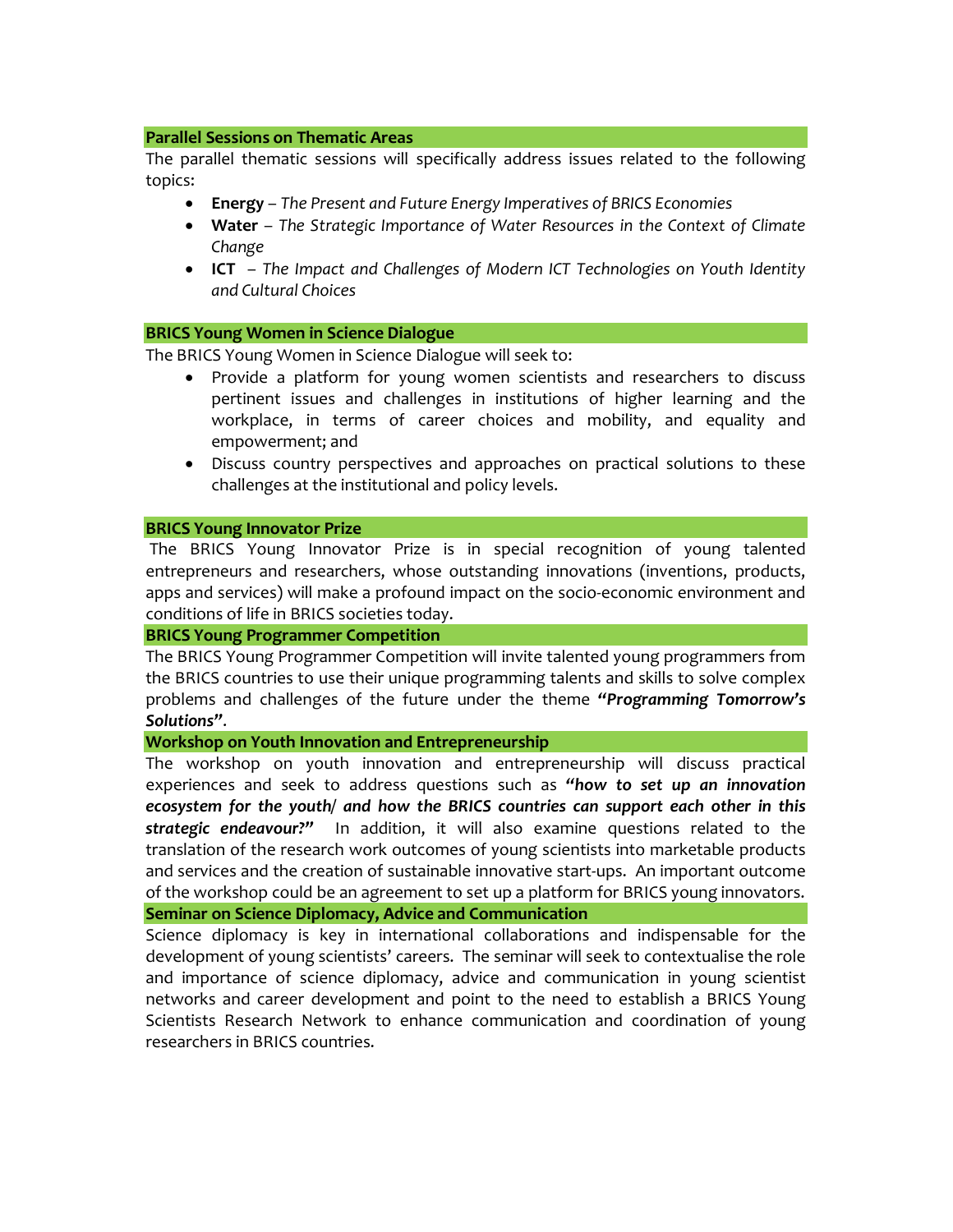### **Selection process:**

The selection of Indian participants for participating in the BRICS YS Forum 2018 shall be made by an Expert Selection Committee to be constituted by DST. The selection shall be based on the assessment of information provided by the applicant in the application form and the reference letters.

Up to 30 participants shall be selected by the Department of Science and Technology (Govt. of India) and the final list of participants shall be forwarded to the Department of Science & Technology (DST), South Africa.

### **Submission process and timeline:**

A complete set of application consisting of:

a) One complete set of original application duly forwarded by Head of the Institute in prescribed format **(Annexure-I)** along with a copy of brief CV must be submitted latest by 1700 Hrs on 30<sup>th</sup> April 2018 to:

> DrD. Suba Chandran, PhD Professor & Dean National Institute of Advanced Studies (NIAS) Indian Institute of Science Campus Bangalore-560012, INDIA Ph: 91-80-22185142 (Office-Direct);

Also a Soft copy of the application form (in a SINGLE SOFT File) in ms-word or PDF format only **(Do not include scanned pages/ copies in the soft copy of the application, as signatures are not required in the soft copy)**, as email attachment to sharma rk@nic.in and subachandran@gmail.com

For more information about the program, please contact-

Mr R K Sharma, Scientist-E & BRICS YS Forum Nodal officer IMRC Division, Department of Science & Technology Technology Bhavan, New Delhi-110016 Tel: 011-26537976, email – Sharma\_rk@nic.in

**\*\*\*\*\*\*\*\*\*\*\*\*\*\*\*\*\*\*\*\*\*\*\*\*\*\***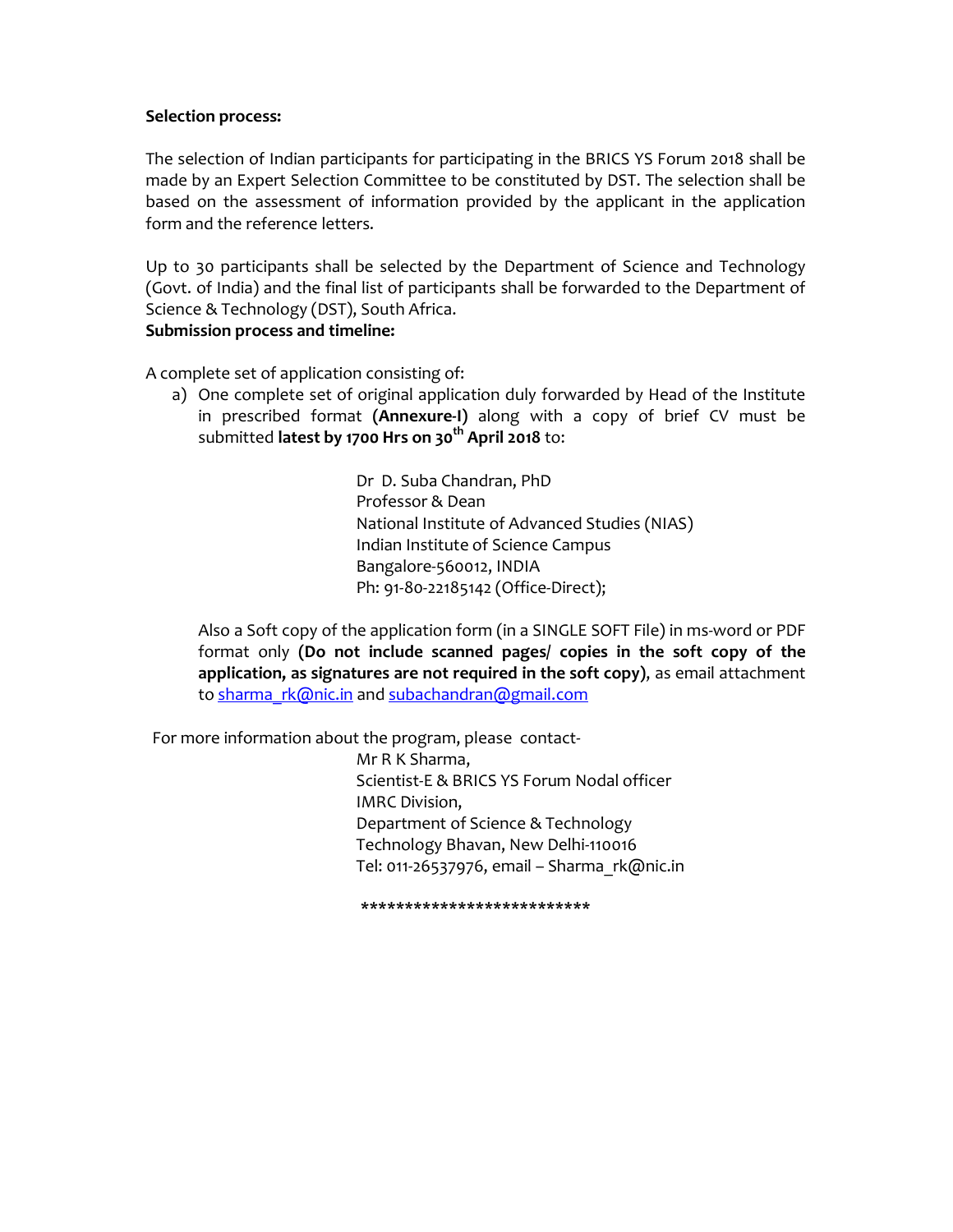#### **Annexure-I**

# Application form for participation in 3<sup>rd</sup> BRICS Young Scientist Conclave Durban, South Africa 25-29 June 2018

Applicants Photo

| Name                                    |  |
|-----------------------------------------|--|
| Date of Birth                           |  |
| Gender                                  |  |
| Nationality                             |  |
| Place of Study/ Work/ Affiliation       |  |
| Designation                             |  |
| Field of Research                       |  |
| Address                                 |  |
| City                                    |  |
| Country                                 |  |
| Email                                   |  |
| Mobile                                  |  |
| Landline                                |  |
| Passport No. & Date of Issue and Expiry |  |
|                                         |  |

# **Academic qualification (completed/ expected)**

| Exam             | Year of    | Subjects /     | School /   | % of marks / |
|------------------|------------|----------------|------------|--------------|
| Passed/          | completion | Main           | College/   | Grade        |
| studying         |            | specialization | University | obtained     |
| $10^{th}$ Class  |            |                |            |              |
|                  |            |                |            |              |
| $12^{th}$ Class  |            |                |            |              |
|                  |            |                |            |              |
| <b>Bachelors</b> |            |                |            |              |
|                  |            |                |            |              |
| M. Sc            |            |                |            |              |
|                  |            |                |            |              |
| Ph. D            |            |                |            |              |
|                  |            |                |            |              |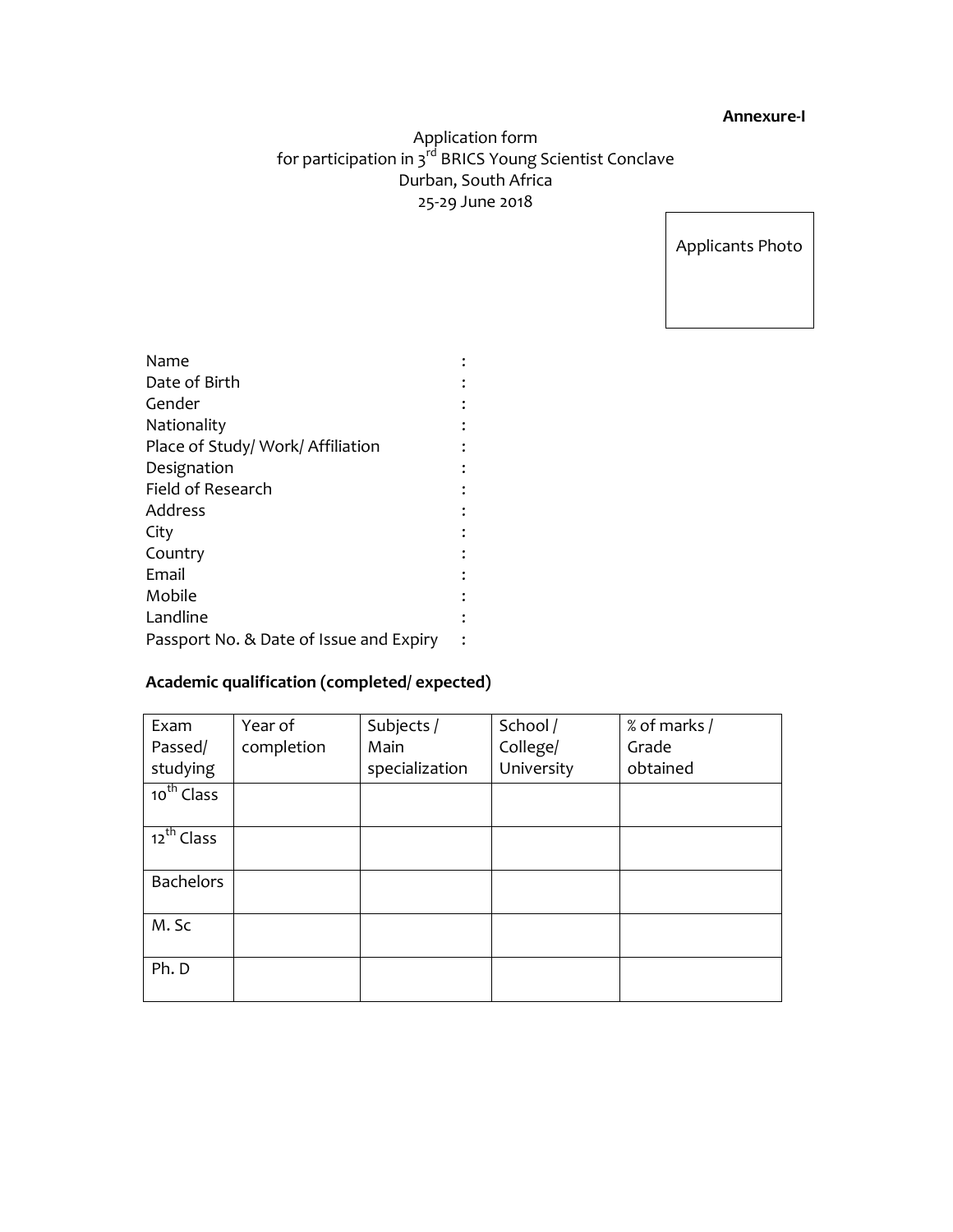**Applicants Statement (up to 300 words):** Please describe how the applicant has demonstrated excellence in scientific research in the above fields and cooperation with scientists from other BRICS countries.

**List of Peer Reviewed Scholarly Publications:** Please list the peer reviewed publications (publication titles should be translated into English). The record of scholarly publication will be evaluated on its merits, and nominees are encouraged to include publications regardless of the publisher. Please continue onto separate page if necessary.

**Other Awards/ Achievements/ Contributions to market-led innovations:** Please list below in English; please continue onto separate page if necessary.